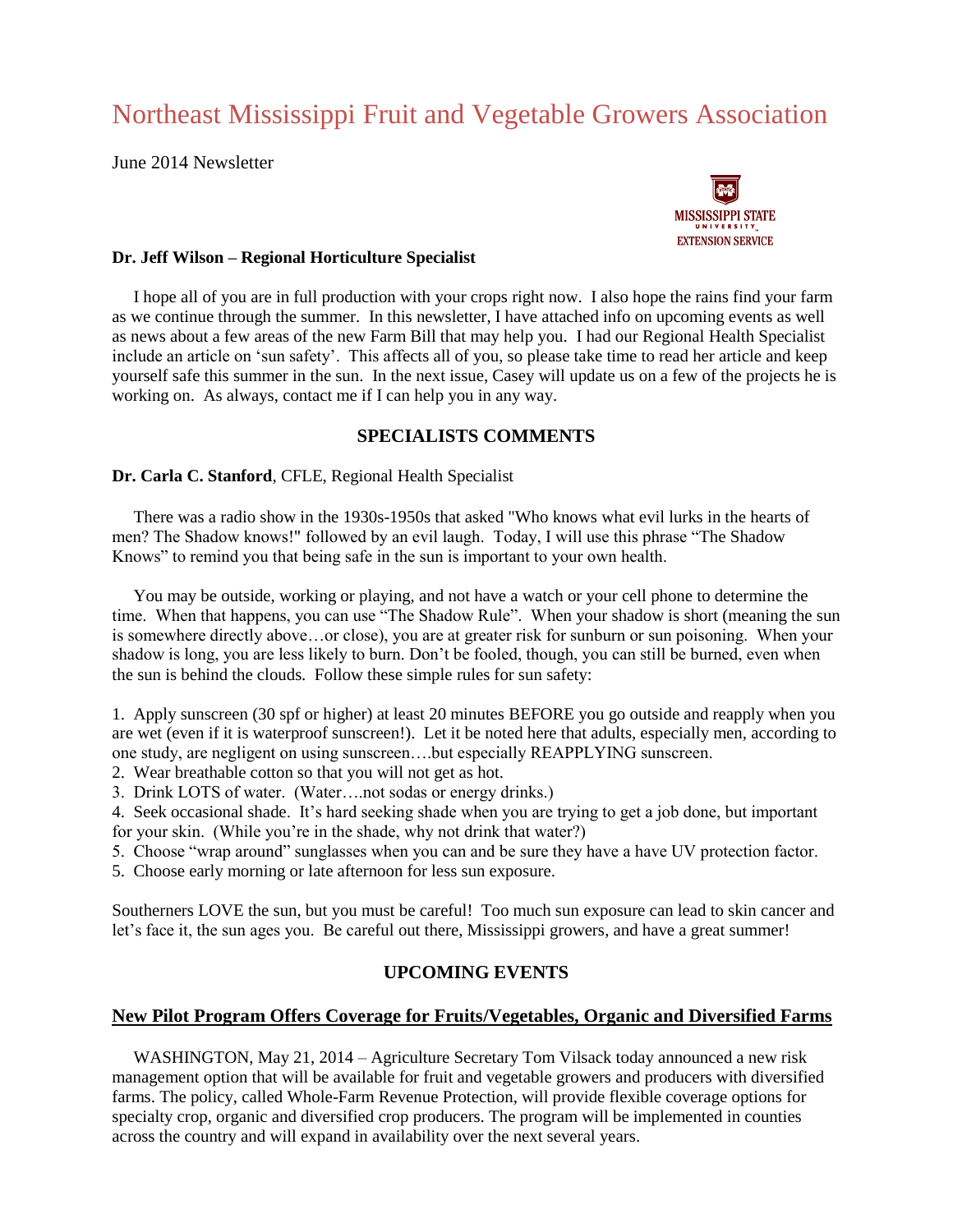Whole-Farm insurance allows farmers to insure all crops on their farm at once, rather than insuring commodity by commodity. Traditionally, many fruit and vegetable crops have not had crop insurance programs designed for them—making it less attractive for a farmer that primarily planted a commodity crop like wheat or corn to use another part of his or her land for growing fruits and vegetables or other specialty crops. This allows farmers greater flexibility to make planting decisions on their land.

 "Crop insurance has been the linchpin of the farm safety net for years and continues to grow as the single most important factor in protecting producers of all sizes from the effects of unpredictable weather," said Vilsack. "Providing farmers the option to insure their whole farm at once gives farmers more flexibility, promotes crop diversity, and helps support the production of healthy fruits and vegetables. More flexibility also empowers farmers and ranchers to make a broader range of decisions with their land, helping them succeed and strengthening our agriculture economy."

 The 2014 Farm Bill requires a whole-farm crop insurance policy option, and paves the way for the Risk Management Agency (RMA) to make it broadly available to specialty crop, organic, and diversified growers. The Federal Crop Insurance Corporation Board of Directors (FCIC Board) approved the Whole-Farm Revenue Protection pilot policy for RMA to offer it through the federal crop insurance program in 2015.

 USDA has taken many steps to provide effective insurance coverage for diversified, organic and specialty crops. The whole-farm crop insurance policy provides flexibility to meet the needs of specialty crop growers, organic producers and those with diversified farms, and who have farm production and revenue history, including five years of historic farm tax records. This policy is also part of USDA's [commitment to small and mid-sized producers](http://links.govdelivery.com/track?type=click&enid=ZWFzPTEmbWFpbGluZ2lkPTIwMTQwNTIxLjMyMzkxMTUxJm1lc3NhZ2VpZD1NREItUFJELUJVTC0yMDE0MDUyMS4zMjM5MTE1MSZkYXRhYmFzZWlkPTEwMDEmc2VyaWFsPTE2OTQ4OTQ5JmVtYWlsaWQ9c3VzYW5AbWRhYy5tcy5nb3YmdXNlcmlkPXN1c2FuQG1kYWMubXMuZ292JmZsPSZleHRyYT1NdWx0aXZhcmlhdGVJZD0mJiY=&&&101&&&http://www.usda.gov/wps/portal/usda/usdahome?contentidonly=true&contentid=small-midsized-farmer-resources.xml) managing diversified operations.

 USDA has been strengthening crop insurance by providing more risk management options for farmers and ranchers. The policy offers coverage levels from 50 to 85 percent; recognizes farm diversification through qualification for the highest coverage levels along with premium rate discounts for multiple crop diversification. The Market Readiness Feature, as outlined in the Farm Bill, simplifies insurance coverage for producers under the Whole-Farm Revenue Protection pilot policy by allowing the costs such as washing, trimming, and packaging to be left in the insured revenue instead of having to adjust those amounts out of the insured amount.

 The new Whole-Farm Revenue Protection policy combines Adjusted Gross Revenue (AGR) and AGR-Lite along with several improvements to target diversified farms and farms selling two to five commodities, including specialty crops to wholesale markets. The new policy is also designed to meet the risk management needs of diversified crop or livestock producers including those growing specialty crops and/or selling to local and regional markets, farm identity preserved markets, or direct markets.

 As part of the pilot, Whole-Farm Revenue Protection will be available where AGR and AGR-Lite are currently offered, and will expand to other counties as data are available for underwriting and actuarial ratemaking. RMA will release information on the policy later this summer when it becomes available. This information will be announced on the RMA website at [www.rma.usda.gov.](http://links.govdelivery.com/track?type=click&enid=ZWFzPTEmbWFpbGluZ2lkPTIwMTQwNTIxLjMyMzkxMTUxJm1lc3NhZ2VpZD1NREItUFJELUJVTC0yMDE0MDUyMS4zMjM5MTE1MSZkYXRhYmFzZWlkPTEwMDEmc2VyaWFsPTE2OTQ4OTQ5JmVtYWlsaWQ9c3VzYW5AbWRhYy5tcy5nb3YmdXNlcmlkPXN1c2FuQG1kYWMubXMuZ292JmZsPSZleHRyYT1NdWx0aXZhcmlhdGVJZD0mJiY=&&&102&&&http://www.rma.usda.gov/)

#### **USDA Announces \$78 Million Available for Local Food Enterprises**

 WASHINGTON, May 8, 2014 – Agriculture Secretary Tom Vilsack today announced that USDA is making a historic \$78 million investment in local and regional food systems, including food hubs, farmers markets, aggregation and processing facilities, distribution services, and other local food business enterprises.

 "The 2014 Farm Bill has given USDA new tools, resources and authority to support the rural economy," Vilsack said. "Consumer demand for locally-produced food is strong and growing, and farmers and ranchers are positioning their businesses to meet that demand. As this sector continues to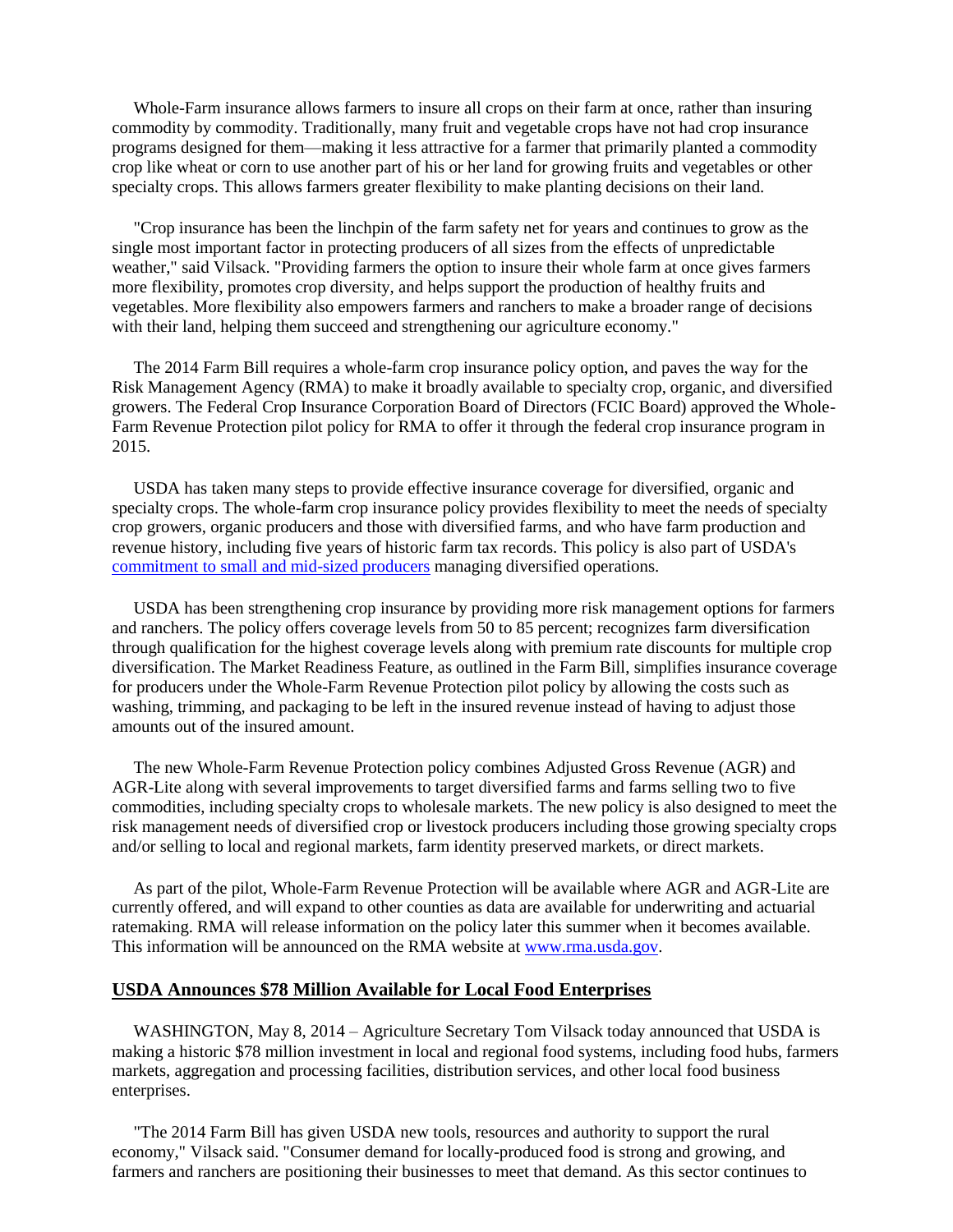mature, we see aggregation, processing, and distribution enterprises across the local food supply chain growing rapidly. These historic USDA investments in support of local food give farmers and ranchers more market opportunities, provide consumers with more choices, and create jobs in both rural and urban communities."

 Vilsack said that \$48 million in loan guarantees for local food projects is now available through USDA 's [Rural Development's Business and Industry Guaranteed Loan Program,](http://links.govdelivery.com/track?type=click&enid=ZWFzPTEmbWFpbGluZ2lkPTIwMTQwNTA4LjMyMDA3OTExJm1lc3NhZ2VpZD1NREItUFJELUJVTC0yMDE0MDUwOC4zMjAwNzkxMSZkYXRhYmFzZWlkPTEwMDEmc2VyaWFsPTE2OTM4OTIzJmVtYWlsaWQ9c3VzYW5AbWRhYy5tcy5nb3YmdXNlcmlkPXN1c2FuQG1kYWMubXMuZ292JmZsPSZleHRyYT1NdWx0aXZhcmlhdGVJZD0mJiY=&&&101&&&http://www.rurdev.usda.gov/BCP_gar.html) and \$30 million is available through competitive grants via the Agricultural Marketing Service's (AMS) [Farmers Market and Local](http://links.govdelivery.com/track?type=click&enid=ZWFzPTEmbWFpbGluZ2lkPTIwMTQwNTA4LjMyMDA3OTExJm1lc3NhZ2VpZD1NREItUFJELUJVTC0yMDE0MDUwOC4zMjAwNzkxMSZkYXRhYmFzZWlkPTEwMDEmc2VyaWFsPTE2OTM4OTIzJmVtYWlsaWQ9c3VzYW5AbWRhYy5tcy5nb3YmdXNlcmlkPXN1c2FuQG1kYWMubXMuZ292JmZsPSZleHRyYT1NdWx0aXZhcmlhdGVJZD0mJiY=&&&102&&&http://www.ams.usda.gov/AMSv1.0/ams.fetchTemplateData.do?template=TemplateN&navID=WholesaleandFarmersMarkets&leftNav=WholesaleandFarmersMarkets&page=FMPP&description=Farmers%20Market%20Promotion%20Program&acct=fmpp)  [Foods Promotion Program.](http://links.govdelivery.com/track?type=click&enid=ZWFzPTEmbWFpbGluZ2lkPTIwMTQwNTA4LjMyMDA3OTExJm1lc3NhZ2VpZD1NREItUFJELUJVTC0yMDE0MDUwOC4zMjAwNzkxMSZkYXRhYmFzZWlkPTEwMDEmc2VyaWFsPTE2OTM4OTIzJmVtYWlsaWQ9c3VzYW5AbWRhYy5tcy5nb3YmdXNlcmlkPXN1c2FuQG1kYWMubXMuZ292JmZsPSZleHRyYT1NdWx0aXZhcmlhdGVJZD0mJiY=&&&102&&&http://www.ams.usda.gov/AMSv1.0/ams.fetchTemplateData.do?template=TemplateN&navID=WholesaleandFarmersMarkets&leftNav=WholesaleandFarmersMarkets&page=FMPP&description=Farmers%20Market%20Promotion%20Program&acct=fmpp)

 The 2014 Farm Bill requires USDA to set aside at least five percent of Business and Industry (B&I) program loan guarantees for projects that focus on local food business enterprises. Details on how to apply for local food funding through the B&I program are available on the [Rural Development website.](http://links.govdelivery.com/track?type=click&enid=ZWFzPTEmbWFpbGluZ2lkPTIwMTQwNTA4LjMyMDA3OTExJm1lc3NhZ2VpZD1NREItUFJELUJVTC0yMDE0MDUwOC4zMjAwNzkxMSZkYXRhYmFzZWlkPTEwMDEmc2VyaWFsPTE2OTM4OTIzJmVtYWlsaWQ9c3VzYW5AbWRhYy5tcy5nb3YmdXNlcmlkPXN1c2FuQG1kYWMubXMuZ292JmZsPSZleHRyYT1NdWx0aXZhcmlhdGVJZD0mJiY=&&&103&&&http://www.rurdev.usda.gov/) Applications are accepted on a rolling basis. The B&I program has the authority to fund local food infrastructure in urban areas as long as the project supports farm and ranch income and expands healthy food access in underserved communities.

 Rural Development's B&I program provides financial backing for rural business development in partnership with private-sector lenders. It is one of several USDA programs that help finance local foods projects. In 2013, Rural Development supported more than 170 local food infrastructure projects – from food hubs, to scale-appropriate processing facilities, to cold storage and distribution networks. Entities eligible for B&I loan guarantees include cooperatives, non-profit organizations, corporations, partnerships or other legal entities, Indian tribes, public bodies or individuals.

 The 2014 Farm Bill tripled funding for marketing and promotion support for local food enterprises by creating the [Farmers Market and Local Foods Promotion Program,](http://links.govdelivery.com/track?type=click&enid=ZWFzPTEmbWFpbGluZ2lkPTIwMTQwNTA4LjMyMDA3OTExJm1lc3NhZ2VpZD1NREItUFJELUJVTC0yMDE0MDUwOC4zMjAwNzkxMSZkYXRhYmFzZWlkPTEwMDEmc2VyaWFsPTE2OTM4OTIzJmVtYWlsaWQ9c3VzYW5AbWRhYy5tcy5nb3YmdXNlcmlkPXN1c2FuQG1kYWMubXMuZ292JmZsPSZleHRyYT1NdWx0aXZhcmlhdGVJZD0mJiY=&&&104&&&http://www.ams.usda.gov/AMSv1.0/fmpp) administered by the Agricultural Marketing Service (AMS). This new program makes \$30 million available annually to farmers markets, other direct producer-to-consumer venues, and other businesses in the local food supply chain. Under this program, \$15 million is now available for marketing and promotional support specifically for local food businesses, including food hubs, delivery and aggregation businesses, and processing and storage facilities along the local food supply chain, while \$15 million is for marketing support for farmers markets and other direct to consumer outlets. Since 2009, AMS, which administers this program, has funded nearly 450 projects totaling \$27 million to support direct marketing efforts for local food. [More](http://links.govdelivery.com/track?type=click&enid=ZWFzPTEmbWFpbGluZ2lkPTIwMTQwNTA4LjMyMDA3OTExJm1lc3NhZ2VpZD1NREItUFJELUJVTC0yMDE0MDUwOC4zMjAwNzkxMSZkYXRhYmFzZWlkPTEwMDEmc2VyaWFsPTE2OTM4OTIzJmVtYWlsaWQ9c3VzYW5AbWRhYy5tcy5nb3YmdXNlcmlkPXN1c2FuQG1kYWMubXMuZ292JmZsPSZleHRyYT1NdWx0aXZhcmlhdGVJZD0mJiY=&&&105&&&http://www.ams.usda.gov/AMSv1.0/ams.fetchTemplateData.do?template=TemplateA&navID=WholesaleandFarmersMarkets&leftNav=WholesaleandFarmersMarkets&page=WholesaleAndFarmersMarkets&acct=AMSPW)  [information about how to apply is available on the AMS website.](http://links.govdelivery.com/track?type=click&enid=ZWFzPTEmbWFpbGluZ2lkPTIwMTQwNTA4LjMyMDA3OTExJm1lc3NhZ2VpZD1NREItUFJELUJVTC0yMDE0MDUwOC4zMjAwNzkxMSZkYXRhYmFzZWlkPTEwMDEmc2VyaWFsPTE2OTM4OTIzJmVtYWlsaWQ9c3VzYW5AbWRhYy5tcy5nb3YmdXNlcmlkPXN1c2FuQG1kYWMubXMuZ292JmZsPSZleHRyYT1NdWx0aXZhcmlhdGVJZD0mJiY=&&&105&&&http://www.ams.usda.gov/AMSv1.0/ams.fetchTemplateData.do?template=TemplateA&navID=WholesaleandFarmersMarkets&leftNav=WholesaleandFarmersMarkets&page=WholesaleAndFarmersMarkets&acct=AMSPW) Applications are due June 20, 2014.

 These funding opportunities are cornerstones of the USDA's commitment to support local and regional food systems. [USDA's Know Your Farmer, Know Your Food Initiative](http://links.govdelivery.com/track?type=click&enid=ZWFzPTEmbWFpbGluZ2lkPTIwMTQwNTA4LjMyMDA3OTExJm1lc3NhZ2VpZD1NREItUFJELUJVTC0yMDE0MDUwOC4zMjAwNzkxMSZkYXRhYmFzZWlkPTEwMDEmc2VyaWFsPTE2OTM4OTIzJmVtYWlsaWQ9c3VzYW5AbWRhYy5tcy5nb3YmdXNlcmlkPXN1c2FuQG1kYWMubXMuZ292JmZsPSZleHRyYT1NdWx0aXZhcmlhdGVJZD0mJiY=&&&106&&&http://www.usda.gov/knowyourfarmer) coordinates the Department's policy, resources, and outreach efforts related to local and regional food systems [The Know Your Farmer,](http://links.govdelivery.com/track?type=click&enid=ZWFzPTEmbWFpbGluZ2lkPTIwMTQwNTA4LjMyMDA3OTExJm1lc3NhZ2VpZD1NREItUFJELUJVTC0yMDE0MDUwOC4zMjAwNzkxMSZkYXRhYmFzZWlkPTEwMDEmc2VyaWFsPTE2OTM4OTIzJmVtYWlsaWQ9c3VzYW5AbWRhYy5tcy5nb3YmdXNlcmlkPXN1c2FuQG1kYWMubXMuZ292JmZsPSZleHRyYT1NdWx0aXZhcmlhdGVJZD0mJiY=&&&107&&&http://www.usda.gov/kyfcompass)  [Know Your Food Compass](http://links.govdelivery.com/track?type=click&enid=ZWFzPTEmbWFpbGluZ2lkPTIwMTQwNTA4LjMyMDA3OTExJm1lc3NhZ2VpZD1NREItUFJELUJVTC0yMDE0MDUwOC4zMjAwNzkxMSZkYXRhYmFzZWlkPTEwMDEmc2VyaWFsPTE2OTM4OTIzJmVtYWlsaWQ9c3VzYW5AbWRhYy5tcy5nb3YmdXNlcmlkPXN1c2FuQG1kYWMubXMuZ292JmZsPSZleHRyYT1NdWx0aXZhcmlhdGVJZD0mJiY=&&&107&&&http://www.usda.gov/kyfcompass) maps nearly 3,000 local and regional food projects supported by USDA and eleven other federal agencies. Secretary Vilsack has identified strengthening local food systems as one of the four pillars of USDA's commitment to rural economic development, along with production agriculture (including expanding export markets and improving research), promoting conservation and outdoor recreation opportunities, and growing the biobased economy.

## **Sign-Up Begins for USDA Disaster Assistance Programs Restored by Farm Bill**

WASHINGTON, April 15, 2014 – Agriculture Secretary Tom Vilsack announced that starting today, eligible farmers and ranchers can sign up for U.S. Department of Agriculture (USDA) disaster assistance programs restored by passage of the 2014 Farm Bill.

 "We implemented these programs in record time and kept our commitment to begin sign-up today," said Agriculture Secretary Vilsack. "To ensure enrollment goes as smoothly as possible, dedicated staff in over 2,000 Farm Service Agency offices across the country are doing everything necessary to help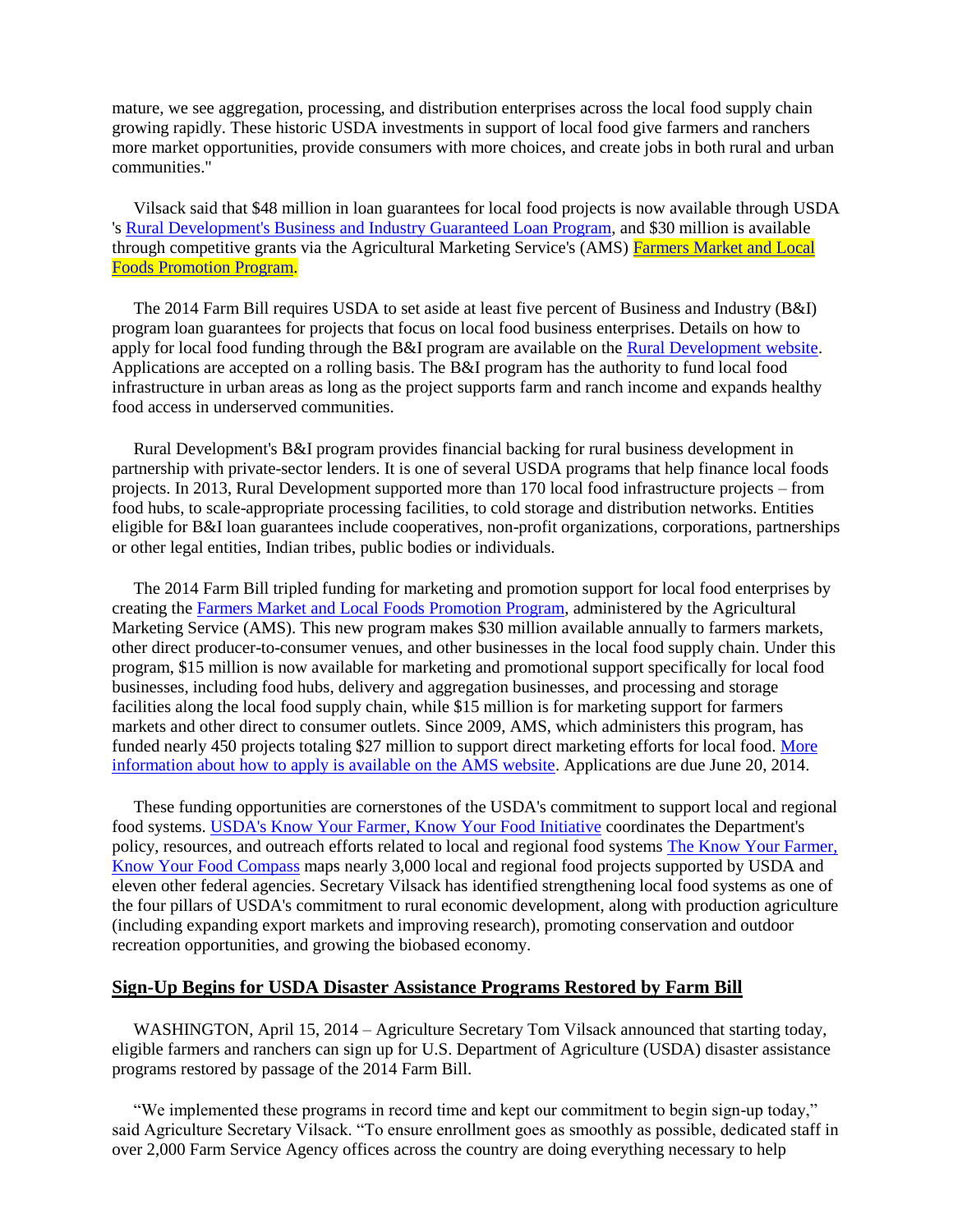producers that have suffered through two and a half difficult years with no assistance because these programs were awaiting Congressional action."

 Depending on the size and type of farm or ranch operation, eligible producers can enroll in one of four programs administered by the Farm Service Agency. The Livestock Forage Disaster Program (LFP), and the Livestock Indemnity Program (LIP) will provide payments to eligible producers for livestock deaths and grazing losses that have occurred since the expiration of the livestock disaster assistance programs in 2011, and including calendar years 2012, 2013, and 2014. The Emergency Assistance for Livestock, Honeybees, and Farm-Raised Fish Program (ELAP) provides emergency assistance to eligible producers of livestock, honeybees and farm-raised fish that have suffered losses because of disease, severe weather, blizzards and wildfires.

 Enrollment also begins today for the Tree Assistance Program (TAP), which provides financial assistance to qualifying orchardists and nursery tree growers to replant or rehabilitate trees, bushes and vines damaged by natural disasters. Producers signing up for these programs are encouraged to contact their local FSA office for information on the types of records needed and to schedule an appointment. Taking these steps in advance will help producers ensure their application moves through the process as quickly as possible.

 Supporting documents may include livestock birth records, purchase and transportation receipts, photos and ownership records showing the number and type of livestock lost, documents listing the gallons of water transported to livestock during drought, and more. Crop records may include purchase receipts for eligible trees, bushes, or vines, seed and fertilizer purchases, planting and production records, and documentation of labor and equipment used to plant or remove eligible trees, bushes, or vines.

 Producers have three to nine months to apply depending on the program and year of the loss. Details are available from any local FSA office. For more information, producers may review the 2014 Farm Bill Fact Sheet, and the LIP, LFP, ELAP and TAP fact sheets online, or visit any local FSA office or USDA Service Center.

## **GAP/GHP Cost-Share Program Available**

 The Mississippi Department of Agriculture and Commerce is currently offering a cost-share program to provide financial assistance to Mississippi fruit and vegetable farmers receiving Good Agricultural Practices (GAP) and Good Handling Practices (GHP) Certification. Eligible farmers will receive reimbursement for 75% of the certification costs up to a maximum of \$500. To receive reimbursement, farmers must submit a completed application with proper documentation of costs incurred. Only audits completed by an approved USDA certifier will be eligible for reimbursement. A list of auditor contacts is available at [www.ams.usda.gov/gapghp.](http://www.ams.usda.gov/gapghp) Funds are available on a first-come, first-serve basis until the funds are depleted. Funding for this program is provided through the USDA Specialty Crop Block Grant Program. For more information about this program or to obtain an application, visi[t www.mdac.ms.gov,](http://www.mdac.ms.gov/) call Michael Lasseter at [\(601\) 359-1120](callto:%28601%29%20359-1120) or email [michaelL@mdac.ms.gov.](mailto:michaelL@mdac.ms.gov)

# **Growing Lunch-A School Garden Grant Program**

 Growing Lunch is a school garden grant program administered through the Mississippi Department of Agriculture and Commerce with the USDA Specialty Crop Block Grant Program. Eligible schools can receive a grant up to \$500 to purchase supplies needed to plant a school garden. Growing Lunch seeks to enhance the Farm to School program across the state. Farm to School provides locally-grown produce to our state's schools and also seeks to educate students on agriculture. This program will act as an educational tool to enhance the knowledge of school-aged children on agriculture, healthy eating, and how food arrives on their plate three times a day. As society becomes increasingly further away from agricultural practices and the farm, it remains pertinent to educate students on the origin of their food;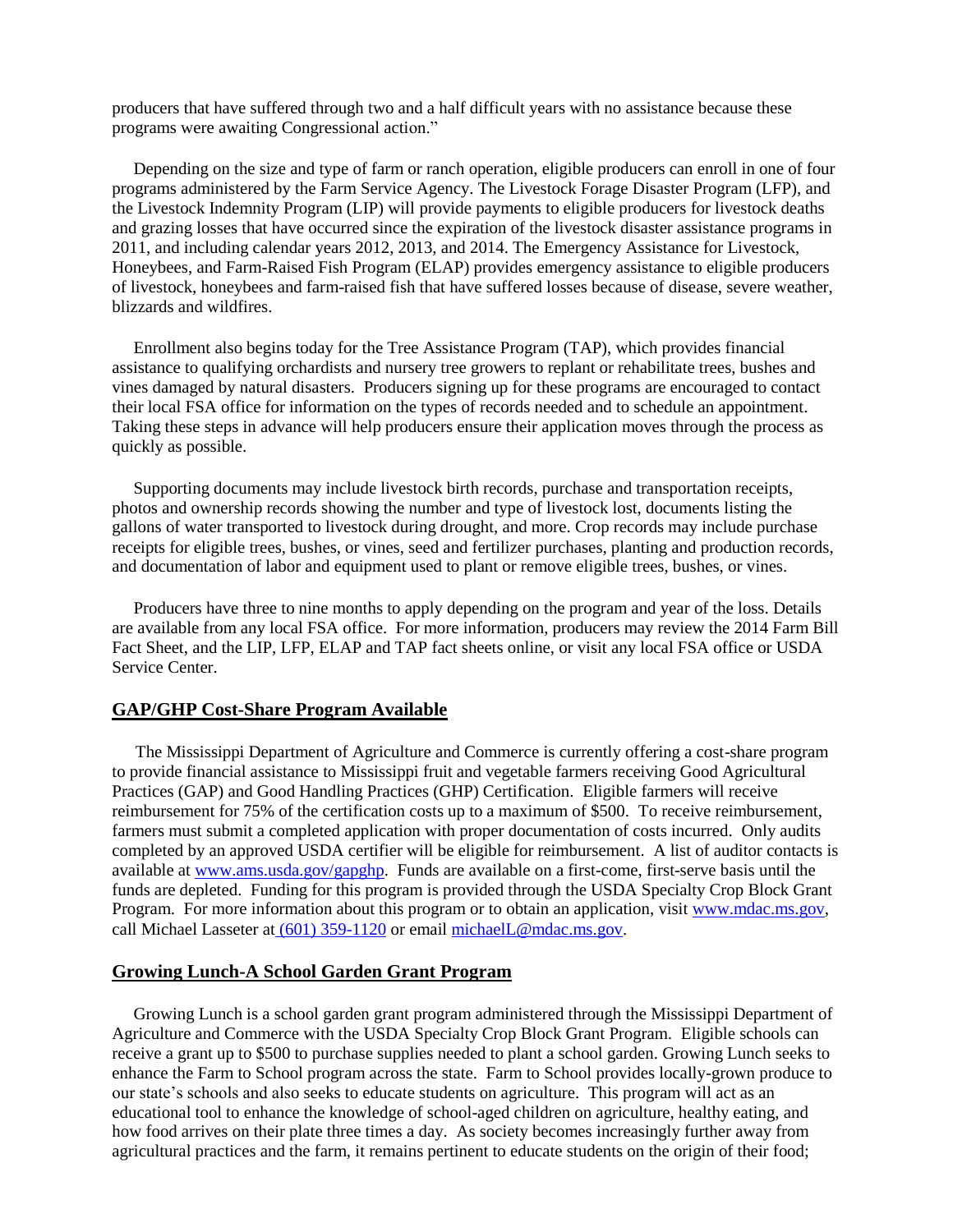MDAC has designated a website for those interested in the Farm to School Program and educational resources and materials for Farm to School Week, [www.farmtoschoolweek.org.](http://www.farmtoschoolweek.org/)

 All schools, K-12, in the State of Mississippi are eligible to apply, although this program is ideally geared towards younger school-aged children. For more information, please see the attached application or contact Susan Head at [susan@mdac.ms.gov.](mailto:susan@mdac.ms.gov)

## **NRCS Conservation Innovation Grants**

 The U.S. Department of Agriculture (USDA) is accepting applications for competitive grants to develop and accelerate conservation approaches and technologies on private agricultural and forest lands. "Conservation Innovation Grants (CIGs) have contributed to some of the most pioneering conservation work on America's agricultural and forest lands," said Agriculture Secretary Tom Vilsack. "It's an excellent investment in new conservation technologies and approaches that farmers, ranchers and forest landowners can use to achieve their production and conservation goals."

 About \$15 million will be made available nationwide by the USDA's Natural Resources Conservation Service (NRCS). State and local governments, federally recognized Indian tribes, non-governmental and educational organizations, private businesses and individuals are eligible to apply. Pre-proposals are due March 7. Vilsack said priority will be given to applications that relate to nutrient management, energy conservation, soil health, air quality, climate change, wildlife, economics, sociology, environmental markets, food safety, historically underserved groups, or assessments of past CIG projects.

 In the 10 years that NRCS has administered the program, grants have helped develop water quality trading markets, demonstrated ways to increase fertilizer water and energy efficiencies, as well as address other resource concerns. The grant program enables NRCS to work with public and private partners to accelerate technology development and adopt promising approaches to address natural resource concerns. Funded through the Environmental Quality Incentives Program, the grants are awarded through a competitive process. At least 50 percent of the total cost of grant projects must come from non-federal matching funds, including cash and in-kind contributions provided by the grant recipient. For more on this grant opportunity view the attached document or visit

[http://www.nrcs.usda.gov/technical/cig/index.html.](http://www.nrcs.usda.gov/technical/cig/index.html) To apply electronically, visi[t www.grants.gov.](http://www.grants.gov/)